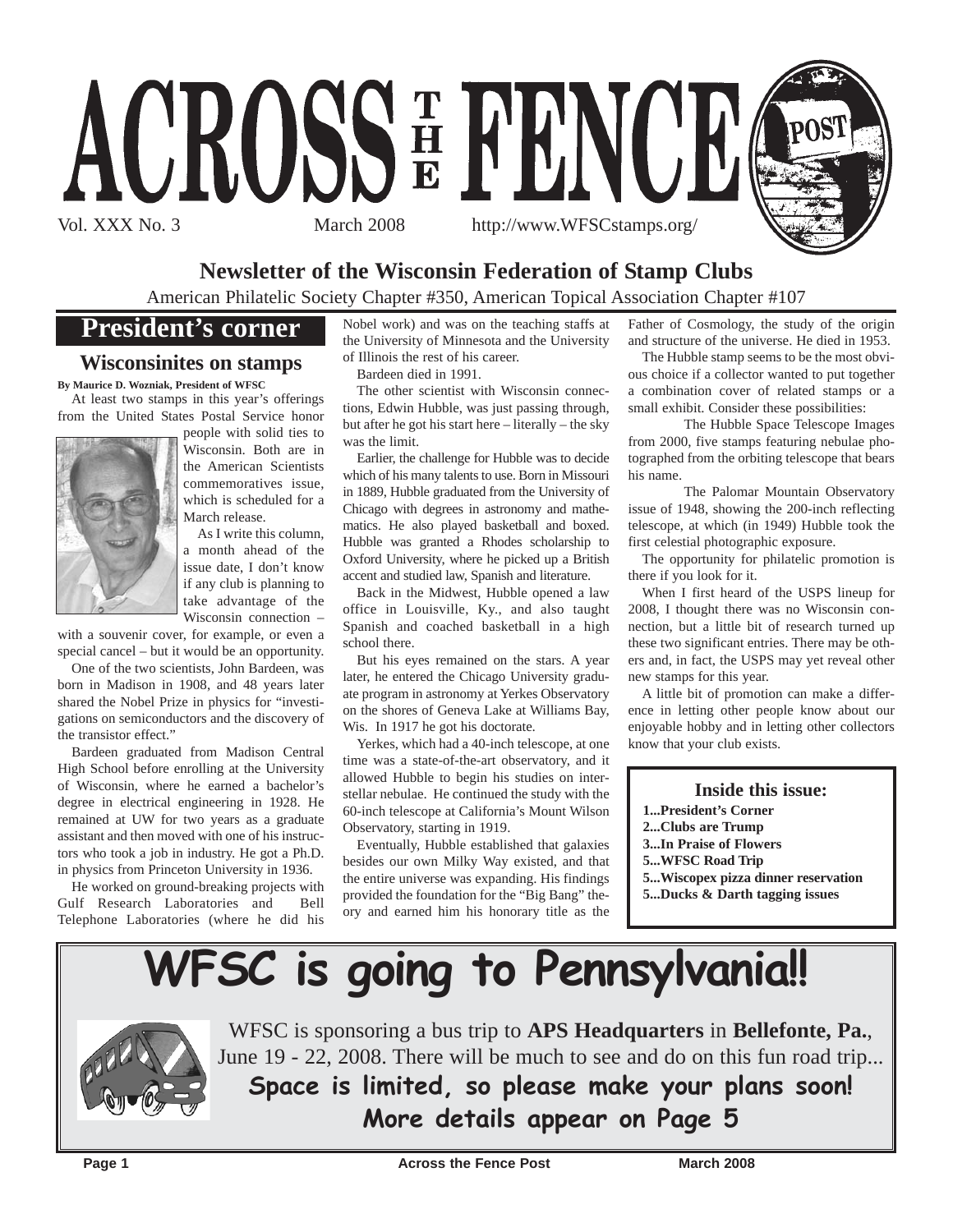### **Clubs are Trump**

**By Maurice D. Wozniak, President of WFSC**

Stamp collectors and stamp clubs are incensed over the decision by the United States Postal Service to allow the printing of stamps on paper that won't allow for soaking to remove envelope paper without damage to the stamps.

Tim Wait, in the *Rockford Stamp Notes* of the **Rockford (Ill.) Stamp Club** predicted the move could sound the death knell of new-issue used U.S. stamp collecting, unless collectors adapt and collect stamps on paper.

Wait noted that the American Philatelic Society has protested to the USPS that seeing used stamps on daily mail can kindle an interest in philately.

The **Kettle Moraine Coin and Stamp Club**, West Bend, in its newsletter called the USPS decision unfortunate.

"Anyone who has tried to soak the Speedboats, Ella Fitzgerald, Purple Heart or [James] Stewart stamps from last year will know what this is about," the editor of *The Mint Issue* said.

### **Program ideas**

The **Outagamie Philatelic Society**, Appleton, has a Dealer's Night, during which dealer-members present their stock for perusal. Club members can request specific interest areas that the dealers try to match.

Gaylord Yost spoke to the **Milwaukee Philatelic Society** on a topic dear to his heart – conservation – and related it to stamps. He said Great Britain, Netherlands and Russia have more stamps on conservation than the United States.

Club member Dave Hunsicker spoke on "World War II Remembered" at the **Kettle Moraine Coin and Stamp Club**. He presented a variety of memorabilia, including ration tokens and stamp books for the purchase of war bonds. Other members brought things to take part in the discussion.

Bob Voss, a member of **Badger Stamp Club**, Madison, presented a program on his experiences as a stamp dealer.

**The Kenosha Stamp & Cover Club** held a "member trade and sell" opportunity. Members brought items they were willing to dispose of,

## **Advertising and payment notice**

If you are advertising in *Across the Fence Post* (as a dealer, collector or club), please make sure your check is made out either to the Wisconsin Federation of Stamp Clubs or WFSC, and is sent to Advertising Manager Dave Carney, P.O. Box 55, Kimberly, WI 54136-0055. (dcarneyl@new.rr.com).

Advertising in this widely circulated and highly respected journal is extremely affordable, whether you are looking for an item, wanting to advertise your local show or if you are a dealer looking to reach several thousand collectors inexpensively.

## **Wisconsin Federation of Stamp Clubs officers** *Across the Fence Post* is the official publication of

### PRESIDENT

Maurice D. Wozniak 1010 Berlin St. Waupaca, WI 54981 715-258-2025 berliners2@sbcglobal.net

#### VICE PRESIDENT

Jim Stollenwerk (VP) 1020 Hazelwood Court West Bend WI, 53095 Home: 262-306-0829 Cell: 262-305-1483 JSASTOLLEN@charter.net

#### **SECRETARY**

Pat Loehr 2603 Wauwatosa Ave, Apt. 2 Wauwatosa, WI 53213 (414)476-0530

#### TREASURER

Paul T. Schroeder 1750 W. 5th Ave., Apt. F Oshkosh, WI 54902 920-426-2059

#### VP YOUTH DIVISION

MaryAnn Bowman P.O. Box 1451 Waukesha, WI 53187

#### NE REGION VP

### Al Marcus (maram@tds.net)

Green Bay Phil. Soc. Northwoods Phil. Soc. (Iron Mountain) Outagamie Phil. Soc. Wisc. Postal Hist. Soc.

#### EAST CENT. REGION VP Vern Witt

Fond du Lac Stamp Club Kettle Moraine Coin & Stamp Club Manitowoc Phil. Soc. Oshkosh Phil. Soc. Sheboygan Stamp Club

#### SW REGION VP

Valerie Cook Badger Stamp Club Baraboo Stamp Club Janesville Stamp Club Monroe Stamp & Postcard Club Rockford Stamp Club

### SOUTH CENTRAL REGION VP Art Gaffney

stehlee@aol.com Waukesha County Phil. Soc.

### SE REGION VP Art Schmitz

pescador@execpc.com Am. Top. Assn. (Chap. 5) Belle City Stamp Club Kenosha Stamp & Cover Club North Shore Phil. Soc. (Milw.) Northwestern Mutual Stamp **Club** 

Polish American Stamp Club Wauwatosa Phil. Soc.

#### Art Petri

American Air Mail Soc. (Billy Mitchell Chapter) Germany Phil. Soc.

(Chap. 18) Italian American Stamp Club Milwaukee Phil Soc.

### CENTRAL REGION VP

### Gregg Greenwald

bluebird@tznet.com Central Wisc. Stamp Club Chippewa Valley Stamp Club Northwoods Stamp & Coin Club (Rhinelander)

Wisconsin Valley Phil. Soc.

including at a "Dollar Table," where items were for sale at that price.

Three members of **Central Wisconsin Stamp Club**, Stevens Point and Wisconsin Rapids, brough special stamp albums or covers to talk about at a meeting. The club's bulletin editor added, "We need to have more philatelic programs at our meetings." Indeed, it's good to remember the purpose of your club.

#### **What others are doing**

Gordy Lindner, current vice president of the **Green Bay Philatelic Society**, was voted to Lifetime Member status – and just in time, the newsletter editor observed, because dues have been raised to \$10.

**The Kettle Moraine Coin and Stamp Club**, West Bend, took advantage of an offer by the West Bend Library to create a display in a glass case on the library's main floor. In conjunction with the display, the club also made club brochures available.

**Badger Stamp Club**, Madison, voted to allow the use of Badger's exhibit frames free at Wiscopex '08 in Appleton in April.

Darren Mueller was elected president of the **Milwaukee Philatelic Society** for 2008. John Farkas is vice president, Kurt Albrecht treasurer and Carol Schutta secretary.

A charity auction at the **Rockford (Ill.) Stamp Club** raised \$115 for youth programs at a local community center.

#### **\*\*\***

*Information for "Clubs Are Trump" is gathered from club newsletters. Please send newsletters to Maurice D. Wozniak, 1010 Berlin St., Waupaca WI 54981.*

the Wisconsin Federation of Stamp Clubs, Inc., a 501c3 non-profit organization. WFSC also is a life member of the APS (since 1953). For more information about WFSC, please contact the Central Office.

AFTP is published monthly September through April, and every other month May through August (10 issues per year). News of Wisconsin collectors, club news and gratis original philatelic features are welcomed. The editor accepts submissions in any format, but prefers email if possible. Editor reserves the right to make editorial changes to submitted copy.

Material appearing in AFTP not carrying an individual copyright notice may be reproduced only by not-

for-profit organizations, provided the author(s) and AFTP receive credit or attribution. All materials carrying an individual copyright notice are the sole property of the author(s). Unless explicitly stated by an officer in conjunction with official WFSC business, opinions expressed by the editor or individual authors are not necessarily endorsed by the WFSC.

Submission deadlines for editorial and avertising materials are for the 1st of the month preceding month of publication (i.e. Jan. 1 for Feb. issue).

All show calendar information, along with all other editorial matter and listings, should be sent to: Wayne L. Youngblood, Editor ATFP, P.O. Box 111, Scandinavia WI 54977-0111. (youngblood@tds.net) phone: 715-467-4416.

Advertising material and payment should be sent to Dave Carney, Advertising Manager, AFTP, P.O. Box 55, Kimberly, WI 54136-0055. (dcarneyl@new.rr.com) phone: 920-687-9077. For a complete list of advertising rates and policies (display, classified and listings), request a copy from the advertising manager.

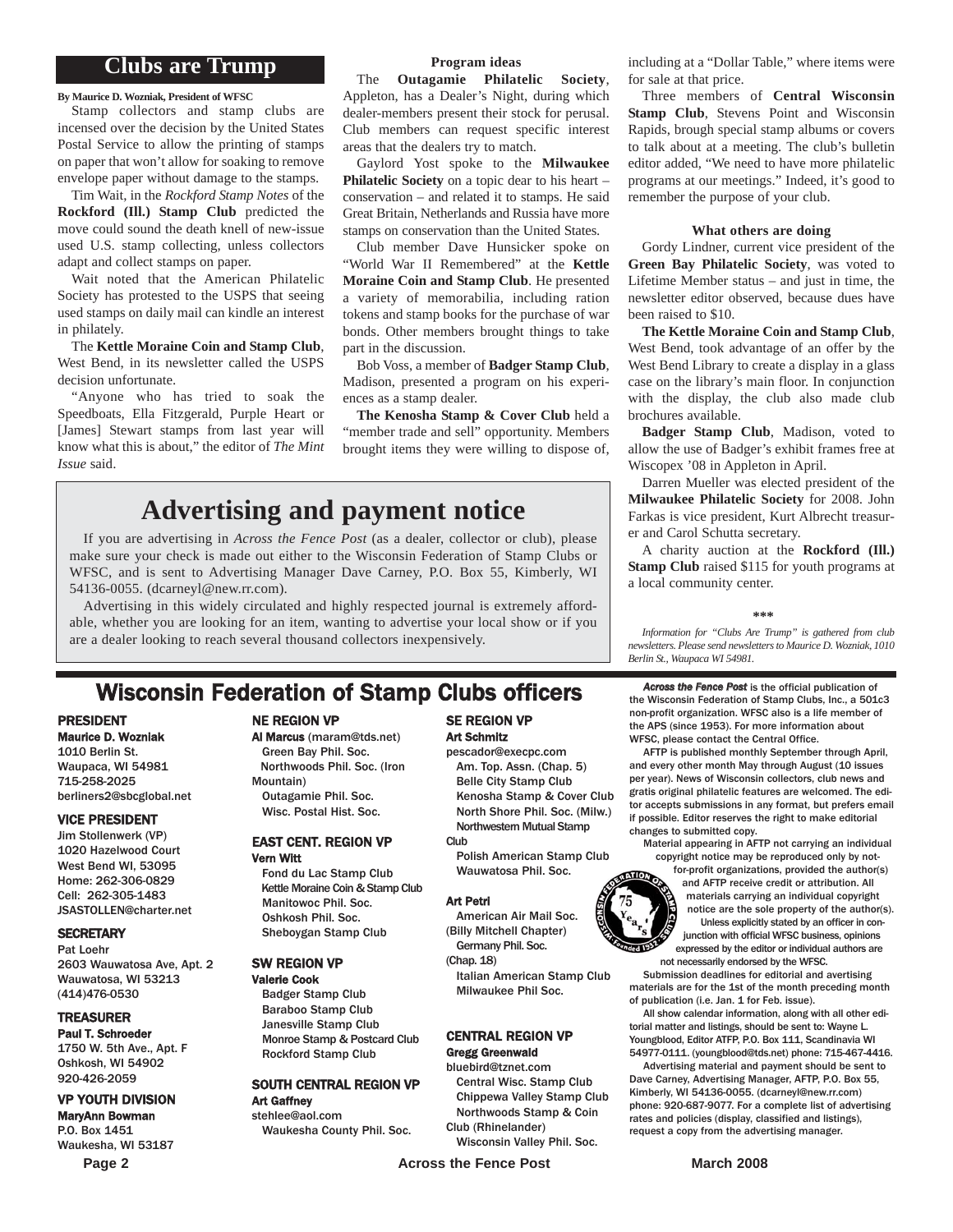## **In Praise of Flowers; a wonderful tangent collection**

#### **James E. Byrne Northwoods Philatelic Society**

As I write this, winter is having a personality crisis. So far this month, the area in which I live has had minus-zero temperatures with biting wind chills, heavy snow, a thaw which cleared all the snow from the yard, rain, tornadoes and flooding. Remember when there were only four Horsemen of the Apocalypse? Fortunately for me, a bad knee, surgery to correct it and convalescence give me adequate excuses to stay in the house and play stamps.

In a rare moment of insight, I set aside my acquisitions from a recent club auction to keep me busy through the gray days and

working is a group of flower stamps. What more colorful and hopeful topical is there to putter with? I stocked up on mounting supplies during the thaw and gathered my catalogs, a gazetteer, tongs, magnifiers, stamps and supplies in one place near my computer and printer. Knowing that physical therapy would take longer than the processing of the auction lot, I added an inexpensive topical packet of flowers shamefully loaded with CTOs and illegal "stamps." I was – and still am – set for a prolonged adventure.

In an article in *Linn's Stamp News* (Jan. 14, 2008), Janet Klug referred to accumulations such as



late storms that come at the rumpend of winter. Although Medicare has refused to recognize their medical and psychological value in diverting the mind from physical discomfort, auction lots are very effective pain killers. The insurance companies prefer to pay for pharmaceuticals, not philatelic, perhaps weighing the relative addictive qualities of each and paying for the lesser evil.

The auction lot upon which I am

this as "tangent collections," mixtures of usually inexpensive and personally interesting material unrelated to the serious collections upon which we build our philatelic reputations. Unlike the serious collections, these tangents don't drain our budgets or frustrate us with the search for elusive items to fill a blank spot in an album or a page in an exhibit. At the same time, they can be mentally challenging, taking us into subjects we have never



**Shown above is a partial set of CTO geranium stamps from Romania that were referred to by the author in the accompanying article.**

studied, or back to subjects we studied and forgot about years ago. Even trying to figure out how to mount such an accumulation in a meaningful way can be an entertaining challenge.

For me, as it probably will be for many of you, the flowers have been a great tangent. I have no feelings of guilt about the cost of stamps to suppress, and I have hours of entertainment stacked on my desk. The mounting supplies cost much more than the stamps, but I am looking forward to having a small, colorful mounted collection to browse through next winter when the gray season sets in again.

Why flowers? They are colorful and many of the plants are intriguing. You don't have to be a botanist or gardener – and I am neither – to enjoy orchids or the exotic shapes of tropical blossoms. Thankfully, I have never outgrown what hooked me on stamp collecting in the year of the infamous "chicken stamp" (Scott 968, 1948). I like attractive stamps with

interesting stories behind the depictions on them. Where do these flowers grow? Are there folktales or myths associated with them? For what was the semipostal surtax used?

With the flower stamps with which I am playing – and tangents are play, not work – the design principles are a study in themselves. That 1968 Romanian geranium (Scott 2023; CTO) probably would have received a low grade in a high school art class for being unimaginative and washed out, but the San Marino REPUBLIQUE RWANDAISE  $OC$ set issued in 1957 (Scott 394-403) with the crisply drawn flowers with mountain peaks in the background have depth and character. I am learning something from my play, an important bonus from a good tangent collection and another aspect of stamp collecting that brought me into the fold decades ago.

With the flower topical, there are also many options for mount-

**Flowers, continued on Page 4**

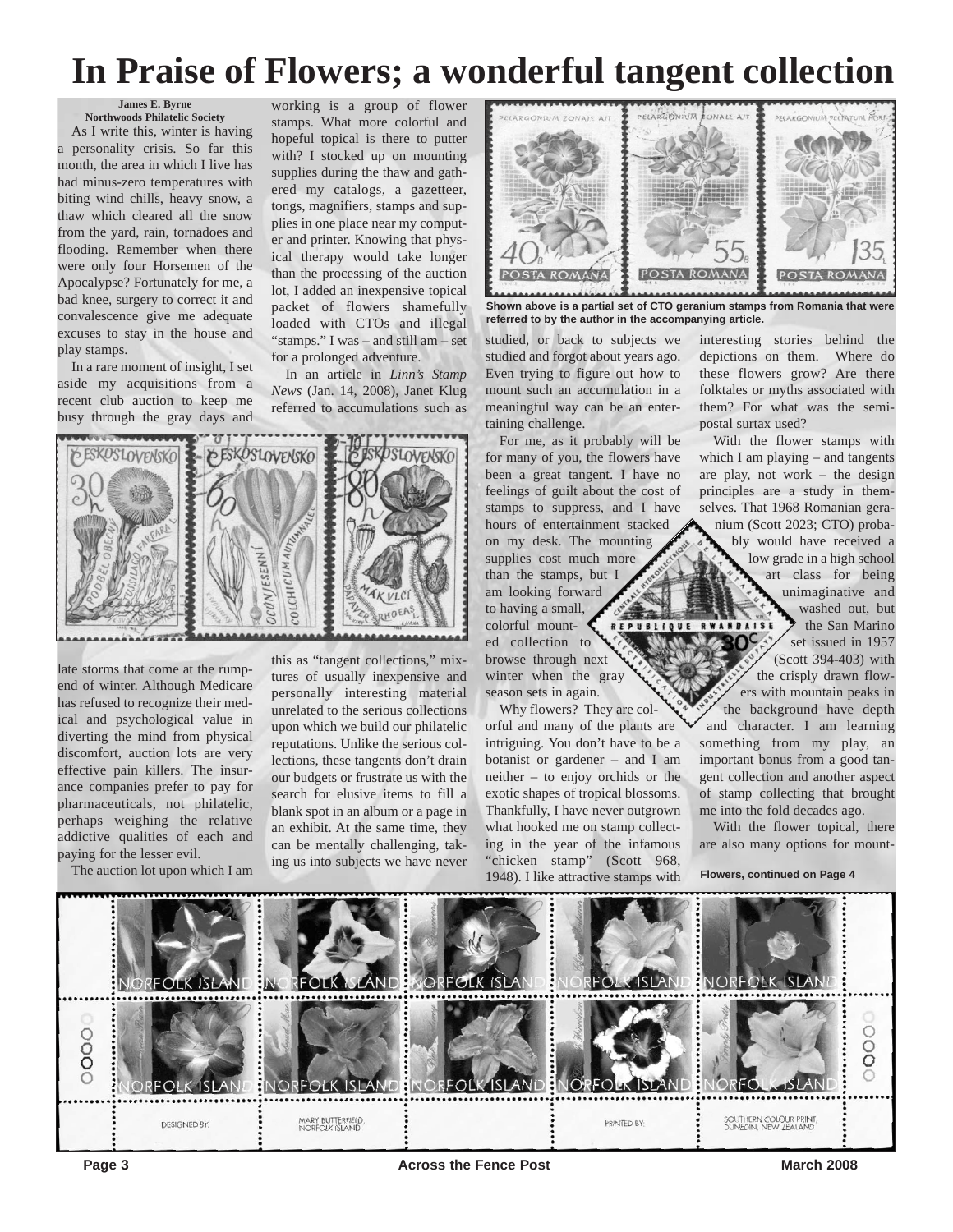

## Show Calendar and Registry

List your show, bourse, auction or other event here! *Calendar listings are free for one WFSC member-club event per year. Classified advertising rates apply for all non-members and other events appearing in this section.*

## **2008 WFSC show schedule\***

\*Some dates and details may be subject to change, and there will likely be additional listings.

## ROCKFORD '08

Rockford Stamp Club Forest Hills Lodge, 9500 Forest Hills Rd., Rockford, IL Contact: Tim Wait, 1718 Northrock Ct. Rockford, IL 61103 (815)-670-5869, t.wait@insightBB.com

## **March 15, 2008**

BAYPEX '08 Green Bay Philatelic Society Best Western Midway Hotel, 780 Armed Forces Dr. (formerly known as Packer Dr.), Green Bay, 9 a.m. to 4 p.m. Contact: Ray D. Perry 920-469-8925, fiveperrys@athenet.net

#### Please...

Remember to patronize *Across the Fence Post* advertisers

#### **Flowers, continued from Page 3**

ing broken sets. To "leave no stamp behind" is a challenge with topical mixtures, but the "stray" flowers can be mounted by family, genus, species or common name to create colorful, meaningful pages on which both the range of flower structures and the stamp design principles become evident. Such mountings produce subtle study pages to be enjoyed visually and with lessons to be learned in the colorful grouping. Because I use my computer to make simple pages, the only limit to the mounting options for the "strays" is my creativity — or my laziness.

Sorting the stamps by Latin and



**April 12, 2008**

#### Wiscopex '08 hosted by the Outagamie Philatelic Soc.

Fox Valley Lutheran High School 5300 N. Meade St., Appleton, WI 9:30 a.m. to 5 p.m. Contact: Al Marcus — 920-725-0798, or Verna Shackleton corosec@sbcglobal.net

DANEPEX '08 Badger Stamp Club Crowne Plaza Hotel, 4402 E. Washington Ave. (across from East Towne Mall) 10 a.m. to 5 p.m. Contact: Bob Voss, 5533 Kevins Way, Madison, WI 53714 (608)-221-2311, lestamps@charter.net

## **May 10, 2008**

Sheboygan Stamp and Coin Show Sheboygan Stamp Club Municipal Building, 375 Buffalo St., Sheboygan Falls Contact: Barbara Stohl, P.O. Box 907, Sheboygan, WI 53082 (920)-458-4883)

common names is also easy with the computer. Although I was a child of the manual typewriter age, I have learned enough about Excel spreadsheet to use it for stamp inventories. Once the data is entered, I can sort my inventory by column (common name, genus and



species, family) to identify groups of stamps, and copy-and-paste from Excel to word processing to make mounting pages with captions identifying the stamps. The pretty flowers from broken sets are thus clustered to form meaningful, attractive presentations on a mounting page.

The ease of cataloging in detail has also made flowers a great topical to work with and subject to



learn about. In addition to the obvious catalogs (Scott and Michel in my case), the American Topical Association has published four very useful reference works: *Plants on Stamps* hand-

books 94 (1979), 112 (1988) and 137 (1999) – and *Orchids on Stamps*, handbook 118 (1991). If you want to go from tangent to serious collecting, the catalogs are there to support the move.

The Internet also provides a great resource to expand the dimensions of a tangent collection. I spent one evening on a tangent with the Czechoslovakian memorial stamps for the destruction of Lidice and Leziky (Scott 1118, 1119 and 1481) in World War II. I found historical information and photographs of the murdered civilians and the destruction of the villages. My mounting pages for these three stamps present a short history explaining the events

**Migratory Bird Day May 17, 2008 Special cancel and cachet Milwaukee County Zoo Peck Building Sponsored in conjunction with the Milwaukee County Zoo & Milwaukee Philatelic Soc.** P.O. Box 13245 Wauwatosa, WI 53213-0245 **www.MilwaukeePhilatelic.org 5.08**

> **2008 Stevens Point Stamp Bourses March 22, April 19 & May17 10 a.m. to 4 p.m.** JADECO Stamp & Hobby 200 Division St. Stevens Point WI **(715) 341-5555 jadeco@charter.net**

> > behind the use of the stylized flowers on these memorials to the victims of these atrocities.

**5.08**

Yes, many of the points mentioned here are true of other topicals, but flowers have a dimension that

many other topics lack – colorful attractiveness with a hint of the warmth coming later in the year. In a season of depression induced by sunlight deficiency, it is hard to beat flowers for enervation. A topical collection focused on libraries, robots or Albert Schweitzer may have an intellectual appeal, but the seductive colors and shapes are missing. Flowers reach out to the mind and the soul. They reach out to that first childhood when stamp collections were started. If that does not recommend flowers on stamps as a tangent collection, then consider the trump card. Flowers are sexy. Sexy? Well, they are the reproductive structure of seed-bearing plants.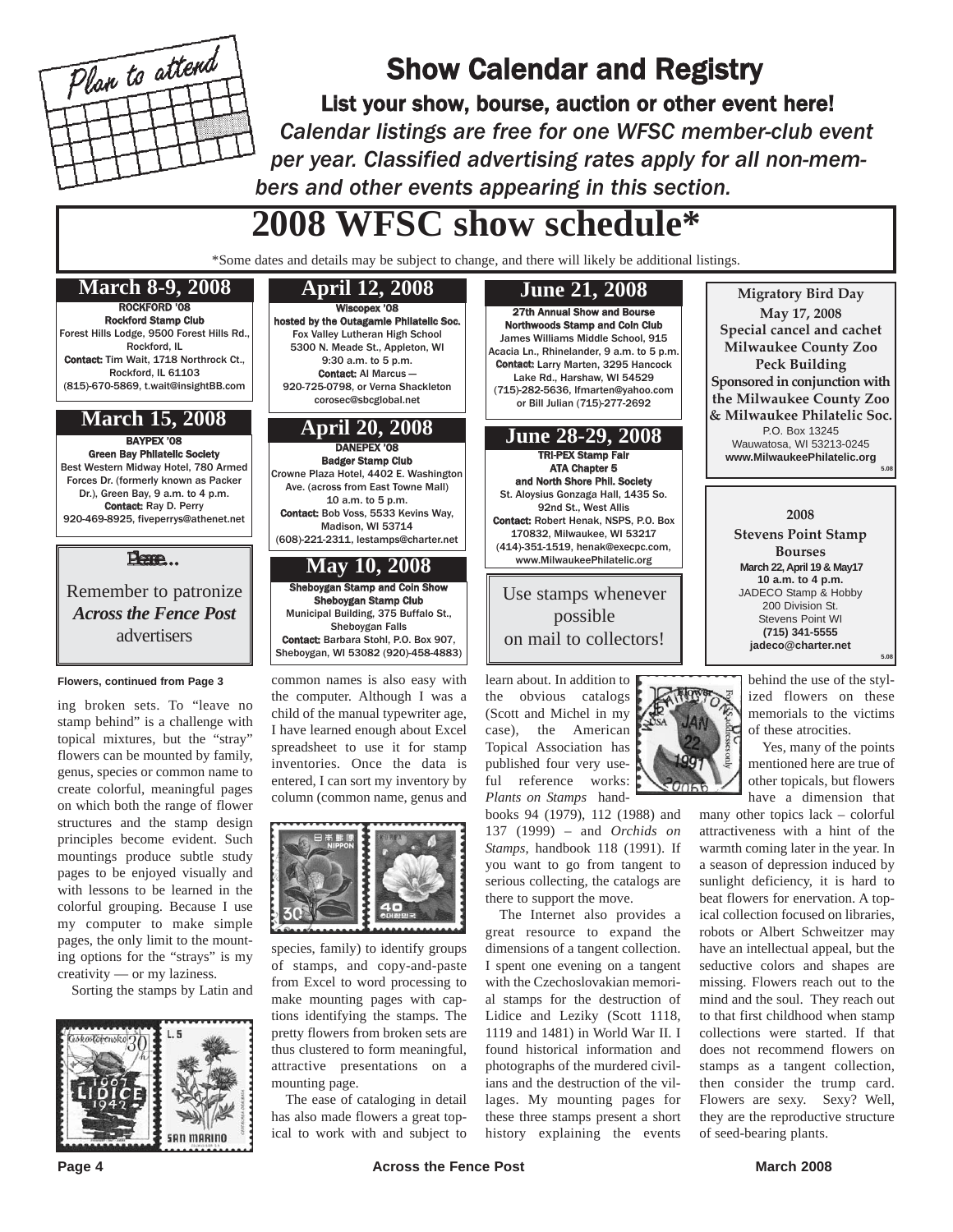## **Ducks and Darth: Two interesting tagging questions**

*Wayne L. Youngblood*

More information has come to light regarding the tagged version of 2007 Federal Duck stamps reported in the January issue of *Across the Fence Post*. Only one version of the 2007-2008 Federal Duck stamp (picturing Richard Clifton's painting of two *The self-adhesive 2007-2008 Federal* press run. The stamp – both **postal use, there is no need for tagging**. Some stamp issues. standard perforated and

gummed, as well as the die-cut self-adhesive – was released June 22, 2007.

In December 2007, several collectors reported they had found tagged versions of the selfadhesive automatic teller machine (ATM) version of the popular \$15 revenue stamp (Scott RW74A). The coating, which makes the stamps glow a yellow-green color, is visible only under shortwave ultraviolet light.

Since the self-adhesive version is already considered a separate and distinct collectible variety from the traditional sheet version, the tagging is not a determiner of type or catalog number, but it is an interesting variety.

According to a spokesperson for the printer, Banknote Corporation of America, a subsidiary of Sennett Security Products, it's quite likely that all of this year's self-adhesive ducks are tagged – as are probably other selfadhesive duck stamps from previous years. All self-adhesive stamp production paper used by the firm is supposedly phosphor coat-



ducks), is phosphor tagged, **previous issues, was printed on paper** or after printing, and but it is apparently the entire coated with a phosphoescent agent. probably varies on has a phosphorescent equipment sees only the stamp. uncertain whether this additional coat-*Since duck stamps aren't created for*

Initially it was

speculated that this unusual duck stamp variety – the first of its kind in U.S. philatelic history – was the result of either a paper order error, or the time-honored tradition of grabbing whatever paper is available that meets broad specifications to finish a press run of stamps. Either way, Duck stamps aren't supposed to be tagged.

The primary purpose of phosphor tagging is so that automated facing and canceling machines, which are equipped with shortwave UV lights, can "find" a stamp and cancel it. Since Federal Duck stamps are not intended to travel through the mail, there is no reason for them to be tagged, but if they are produced on paper already containing the taggant, then printers may make no effort to coat the stamps additionally. Since their denomination is \$15, Duck stamps are a very low-risk for postage revenue loss. Additional reports of this variety, as well as how strongly they glow, would be welcomed.

## **WFSC Road Trip**

### **Visit the APS headquarters in Bellefonte, Pennsylvania!**

The Wisconsin Federation of Stamp Clubs is sponsoring a bus trip to Bellefonte, Pa., home of the American Philatelic Society. Reserve the dates June 19-22 (Thursday through Sunday) for this fun trip!

Collectors will have an opportunity to tour the APS headquarters on Friday, and spend time in the sales division and research library. There are thousands of sales books covering all collecting areas, and you can definitely find an answer to most any question you have in the extensive research library.

Several presentations by APS staff are in the planning stages. Saturday will be devoted to attending Scopex, a local show held at APS.

In addition, the Mary Ann Owens Thematic Reference section of the APRL and the new Headsville Post Office will be dedicated.

Cost for the trip, which includes bus transportation, overnight motel stays and some meals is \$369 (double rate) and \$569 (single rate). The bus will leave the Milwaukee area early on Thursday, June 19, and return to Wisconsin on Sunday evening. Travel in the comfort of a Badger Bus. Rest stops are planned every few hours to allow guests to stretch their legs.

Bellefonte is not your typical family vacation get-away. Wisconsin stamp collectors are being offered this unusual opportunity to enjoy the company of other philatelists in the world capital of philately. Treat yourself to a fun philatelic weekend. Spouses are invited to attend as well. Further details will be available soon.

Write to MaryAnn Bowman, P.O. Box 1451, Waukesha, WI 53187.

Information will also be published on the WFSC web site, and brochures will be available at Wiscopex. A commitment will need to be made by May 1. Those wanting to attend but not having a partner should let MaryAnn know of their interest and an attempt will be made to find another interested collector to share a room.



**Star Wars tagging**

Additionally, there is an interesting and apparent anomaly (or at least a departure from USPS policy) on the 2007 41c Star Wars stamps.

Typically, when souvenir sheets or multi-stamp commemorative sheetlets are printed, any non-stamp area is intentionally not tagged. This is to prevent selvage from being used

swimming ring-necked **Duck stamp is phosphor tagged. It, like** ing is applied before **The non-stamp areas** as postage stamps, since automated has a phosphorescent equipment sees only the glow from *on Star Wars sheetlets has a phosphorescent coating that probably should not be there.*

For stamp issues printed on phosphored paper, non-stamp areas are – by policy – coated with an additional UV-blocking lacquer to "kill" the glow, much as what should be done with low-denominations and Duck stamps. This step was apparently skipped on the Star Wars stamps, as the entire sheet – including large areas where there are no stamps – glows brightly under shortwave UV light. This means that any area of a Star Wars sheetlet could conceivably be used as a stamp without detection, unless manually spotted by a postal clerk. Of course, this is not a good idea, since such a use constitutes defrauding the USPS of postal revenue, but it is an issue long recognized and tracked by stamp collectors.

I would welcome reports of any Star Wars sheets that have the intended UV-blocking coating. So far I've seen none, leading me to believe the entire press run is fully tagged.

## **Plan to attend Wiscopex '08 April 12 in Appleton!**

Details for the annual convention of the Wisconsin Federation of Stamp Clubs, held in Appleton this year, can be found on Page 6.

The evening awards ceremony will feature a pizza party. The reservation form is shown below. Photocopies of the form are acceptable.

| <b>WISCOPEX "08 PIZZA PARTY RESERVATIONS</b><br>April 12, 2008 following awards ceremony.<br>Fox Valley Lutheran High School<br>5300 N. Meade St., Appleton, WI<br>All you can eat pizza, soda, and cookies.<br>COST: \$7.50 Make check payable to: WISCOPEX 08.<br>NAME(S) |                                                                                                  |         |  |
|-----------------------------------------------------------------------------------------------------------------------------------------------------------------------------------------------------------------------------------------------------------------------------|--------------------------------------------------------------------------------------------------|---------|--|
|                                                                                                                                                                                                                                                                             |                                                                                                  | ADDRESS |  |
|                                                                                                                                                                                                                                                                             |                                                                                                  |         |  |
| Enter number of Pizza Slices wanted:                                                                                                                                                                                                                                        | Cheese, _____Sausage, _____Pepperoni, Vegetarian                                                 |         |  |
|                                                                                                                                                                                                                                                                             | Circle Soda and amount: _____ RC, Dr Pepper<br>7UP, Sunkist<br>Diet Rite<br><b>Bottled Water</b> |         |  |
| Appleton, WI 54914                                                                                                                                                                                                                                                          | MAIL to: Verna Shackleton, 425 N. Linwood Ave, #110                                              |         |  |
|                                                                                                                                                                                                                                                                             | Info: corosec@sbcglobal.net                                                                      |         |  |